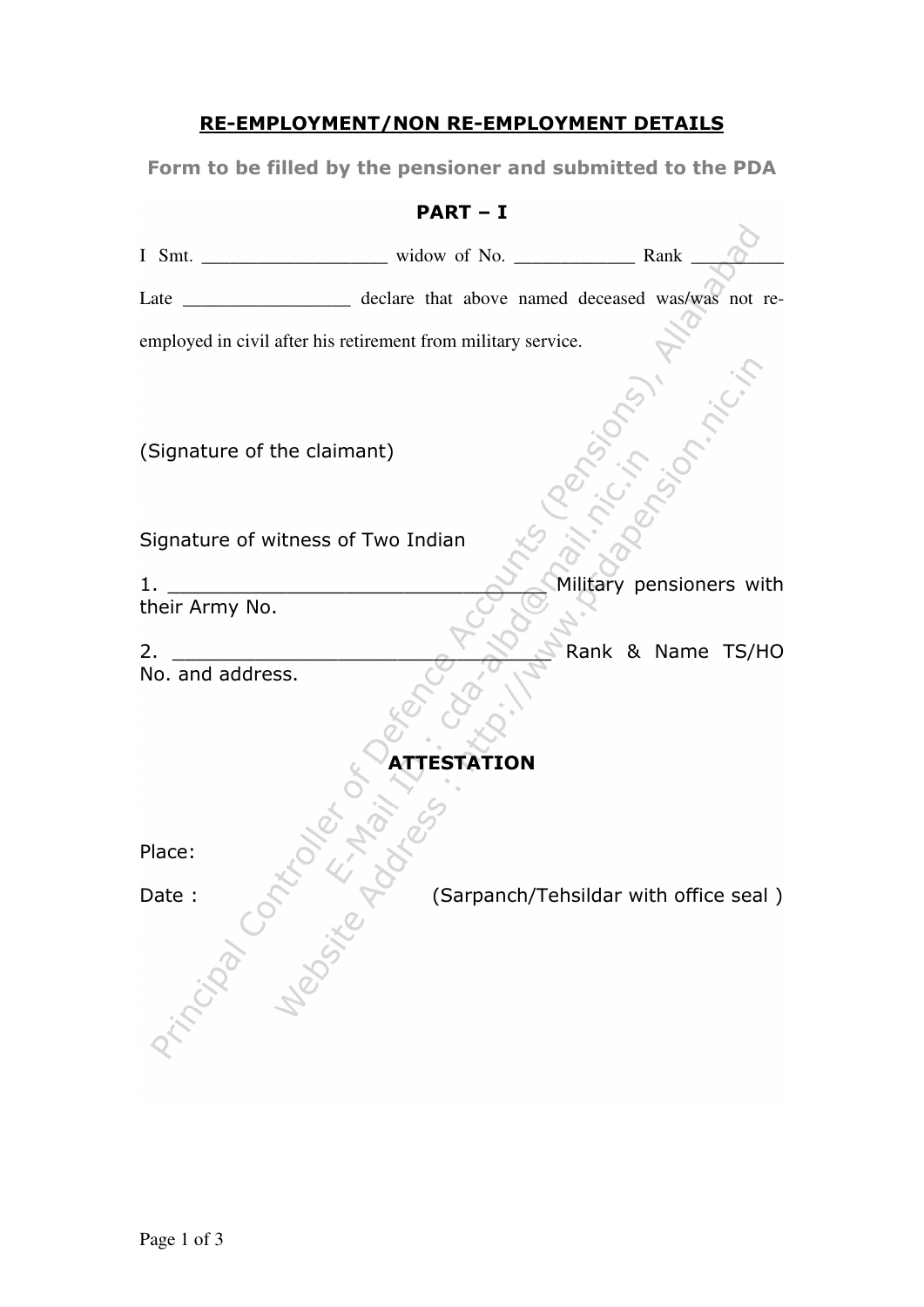## PART –II

In case the deceased was re-employed after his retirement from Military service the following particulars will be completed by the reemployment authorities with their Office seal/stamp and signatures

| No, Rank and Name of the deceased        |  |
|------------------------------------------|--|
| Date of re-employment                    |  |
| Department, where re-employed            |  |
| Post in which re-re-employed             |  |
| Date of retirement, if retired           |  |
| Whether permanent/temporary              |  |
| Whether family pension is admissible, to |  |
| next of kin (reply should be Yes/No)     |  |
| If family pension is not admissible      |  |
| Rate of Family Pension                   |  |
| Rate of Relief per Month                 |  |

Seal:

 $\overline{O}$ 

Place: Date: (Signatures of re-employment authority Name/designation with office stamp )